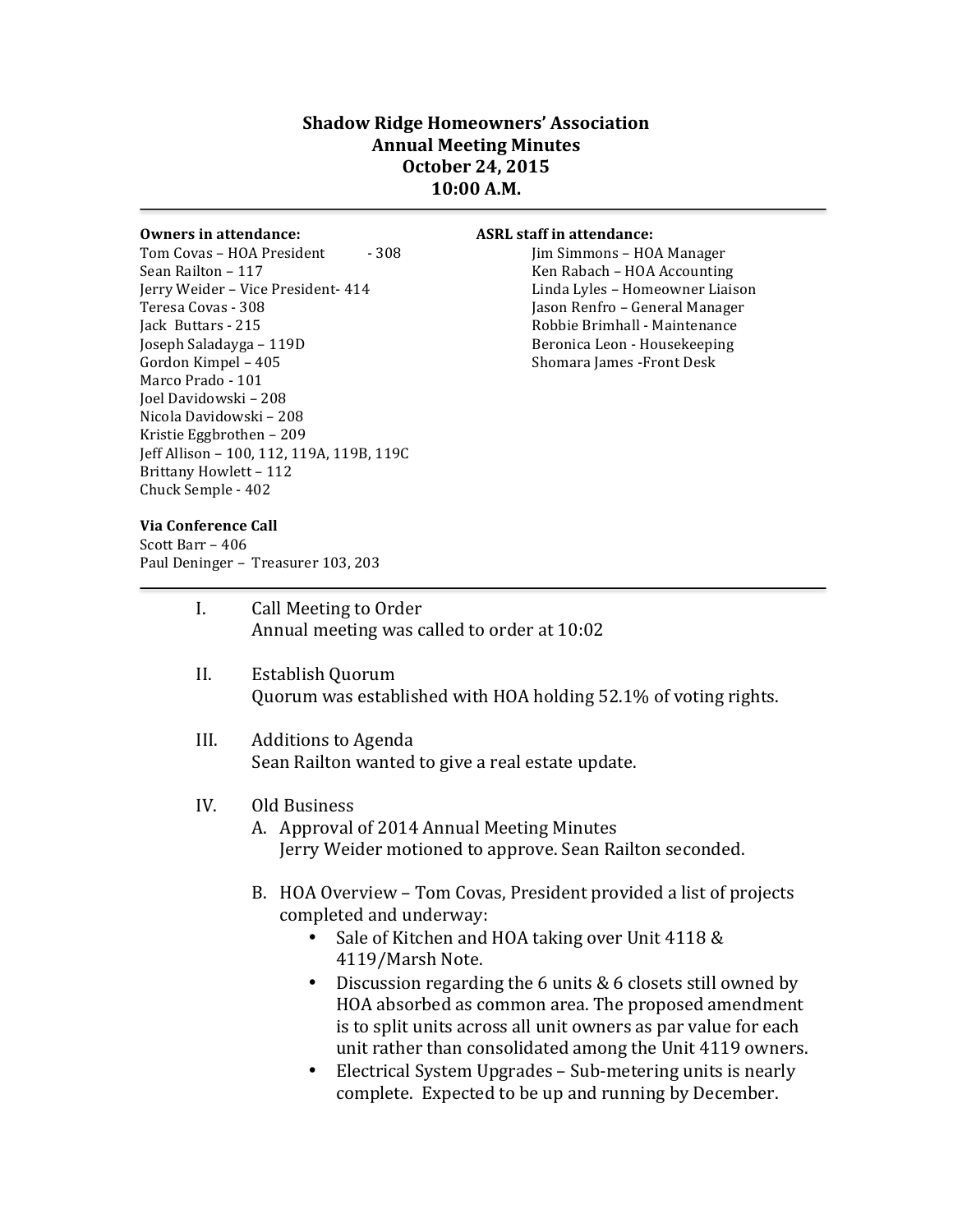- Parking Pass System Passes & permits to be implemented by ski season. Residential and Commercial owners will receive permanent passes. Lodging guests and commercial unit guests will receive temporary parking passes issued by the front desk.
- Property Management agreement with ASRL extended for another  $3\frac{1}{2}$  years. The agreement termination day was moved to the end of June to avoid any future transition period being in November, immediately prior to a ski season.
- Future Capital Projects The Board decided to delay front entry improvement based on waiting to see what Vail Resorts does for other surrounding improvements. Improve back stairs and privacy landscaping along Lowell Avenue. Exterior lighting needs to be fixed. Robbie Brimhall will provide a solution with costs to the Board by November 1.
- C. Update of Financial Status of Association Ken Rabach
	- Audit shows positive report, strong financial position with no on-going concerns.
	- $\bullet$  Electric rates have increased
	- Water rates have increased
	- A preliminary draft of the 2016 HOA budget was presented for review
- D. Manager Report Jim Simmons, All Seasons Resort Lodging
	- Vail Resort Update The \$50 million on mountain improvement is underway to connect PCMR and Canyons. There is much buzz on the change that is expected to drive great consumer demand for lodging. Increased occupancy and rates will be discussed in the rental presentation by ASRL following the HOA meeting.
	- Upgrades to owner's units Shadow Ridge remains the property with the greatest number of Premium Rated units in ASRL's rental inventory in Park City.
	- Maintenance Updates Jim provided an update on projects completed and ongoing by Maintenance Manager Robbie Brimhall and his team: moving maintenance office, managers office, balcony repairs, exterior lighting, exterior landscaping improvements, lower level improvements, Comcast HD in all units.
	- Wait to do any exterior improvements until Vail announces the resort base improvements.